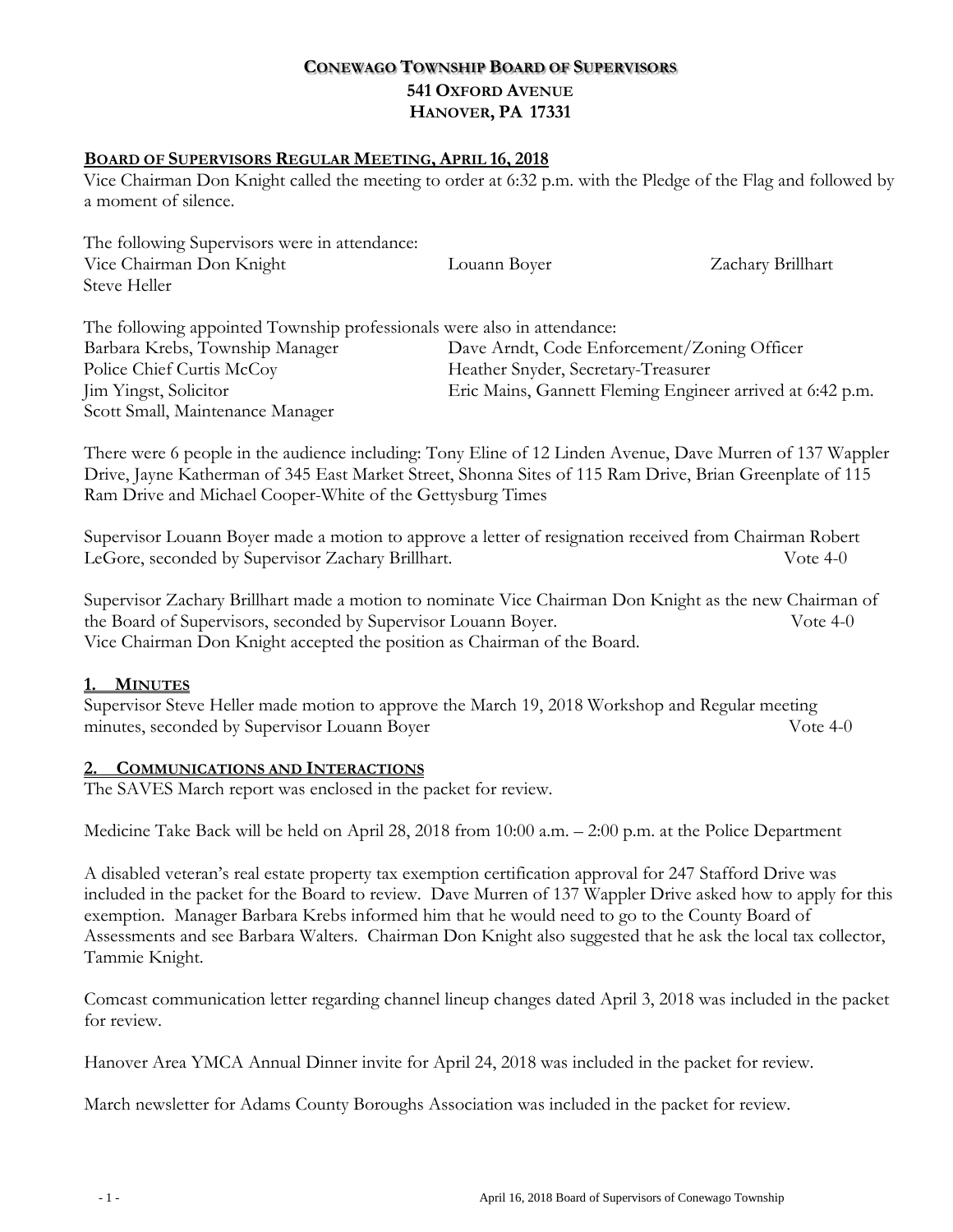A Letter from McSherrystown dated April 3, 2018 requesting the use of Cheetah Fields was included in the packet.

Supervisor Louann Boyer made a motion to allow McSherrystown Borough to use Cheetah Field for their season as requested. Supervisor Steve Heller seconded the motion. Vote 4-0

#### **3. REPORT FROM COMMITTEES/SUPERVISOR'S COMMENTS**

#### **Administration (Knight/LeGore)**

The Admin Committee Meeting for April 18, 2018 is cancelled until it can be rescheduled.

# **Public Safety (Knight/Brillhart)**

Supervisor Zachary Brillhart made a motion to approve advertisement for an Act 120 Certified Police Officer with a salary not to exceed that of a  $2<sup>nd</sup>$  year Officer per the Police Contract for the purpose of creating a certified hiring list. Supervisor Steve Heller seconded the motion. Vote 4-0

# **Recreation (Boyer/Heller)**

Supervisor Steve Heller made a motion to approve reallocation up to \$35,000.00 from the 2017 general fund budget reserve funds for Rec grant projects if needed. Supervisor Zachary Brillhart seconded the motion. Vote 4-0

Supervisor Steve Heller made a motion to approve entering into an agreement/contract with Gannett Flemming for scope of service for phase I and phase II final design, bid, and pre-construction phase service for Plum Creek Community Park. The scope of work and fees are based on the assumption of the Township receiving adequate funding (grant & private) to complete the project. In the event that funding is not received or is not sufficient, the Township reserves the right to terminate the scope of services contained within the agreement/contract and the related engineering effort. Also contingent upon the Solicitor approval of said agreement/contract. Supervisor Louann Boyer seconded the motion. Vote 4-0

Supervisor Steve Heller made a motion to approve Resolution 2018-J, Greenway Trails and Recreation Grant from Commonwealth Financing Authority up to \$250,000.00 for Plum Creek Community Park Amphitheater Project. Supervisor Louann Boyer seconded the motion. Vote 4-0

## **Agricultural Preservation (Boyer)**

The final settlement for the Russel Williams Property is complete. The Board of Supervisors were invited to a tour of the Shoe Farms.

## **Roads (LeGore/Heller)**

Supervisor Steve Heller made a motion to award the 2018 Street Resurfacing Project for Basilica and Wappler Drives to C.E. Williams, as the apparent low bidder in the amount of \$76,565.00, contingent on the satisfactory completion of the review of the bid documents by the Township Solicitor and Engineer. Supervisor Zachary Brillhart seconded the motion. Solve 4-0

Supervisor Steve Heller made a motion to reject all submitted bids on the 2018 Street Resurfacing Project for North Third Street, on the basis of receiving only one bid at twice the initial bid unit pricing estimate. Further, I make a motion to have the Engineer prepare and advertise amended bidding documents to propose the overlay of the North Third Street project site with an asphalt overlay, with bid opening to occur May 21<sup>st</sup> at 9:30 a.m. Supervisor Zachary Brillhart seconded the motion. Vote 4-0

Supervisor Steve Heller mad a motion to approve street sweeping at \$100.00 an hour with 1 Operator in Oxford and Berwick Township's. Supervisor Louann Boyer seconded the motion. Vote 4-0

# **Pension (Knight)**

Nothing new to report.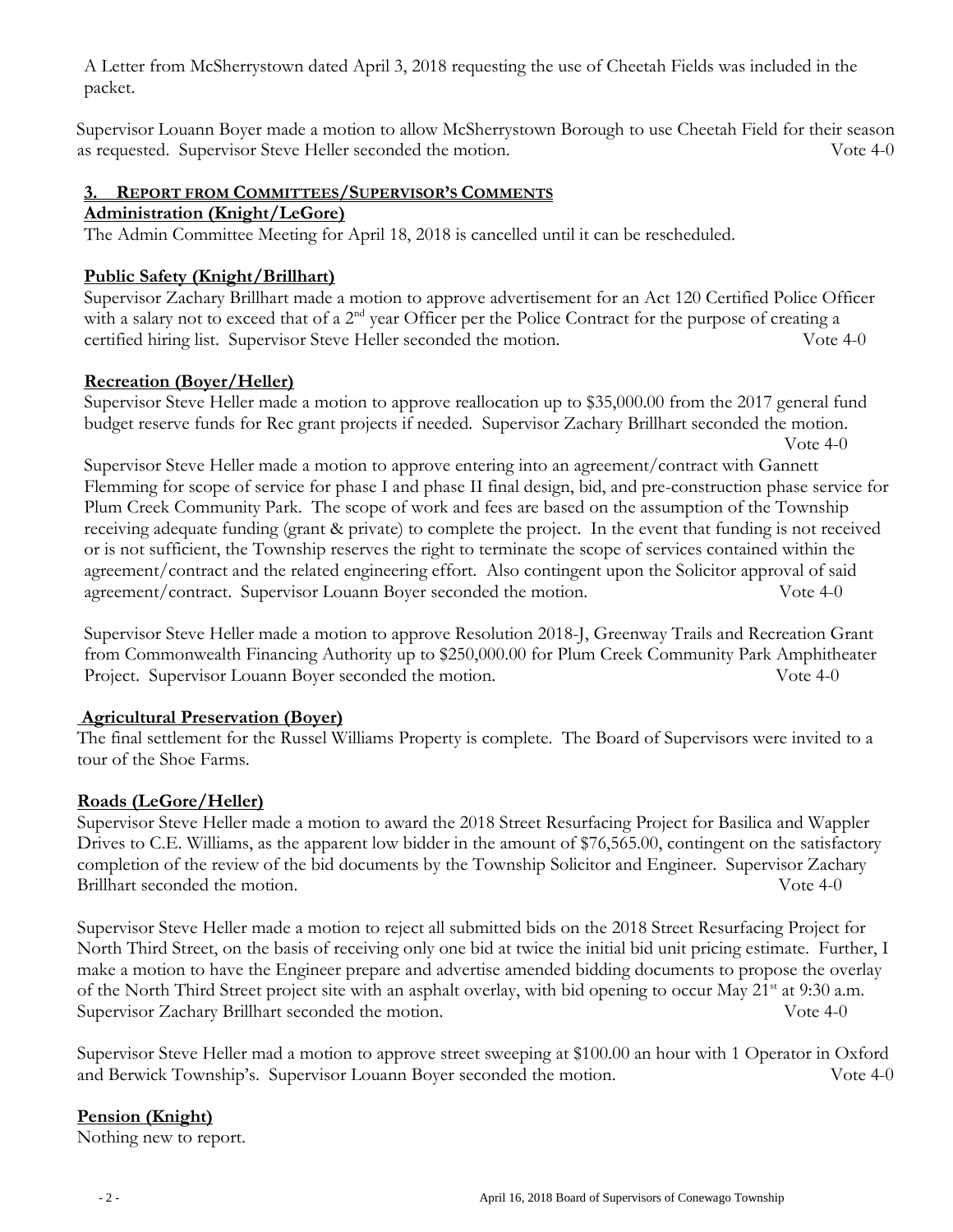#### **Planning Commission (Brillhart)**

Nothing new to report.

#### **Stormwater (Knight/Brillhart)**

Supervisor Louann Boyer made a motion to approve the Stormwater Management practices, facilities and systems maintenance and monitoring agreement. Supervisor Steve Heller seconded the motion.

Vote 4-0

#### **4. REPORT FROM SECRETARY-TREASURER**

Supervisor Zachary Brillhart made motion to approve the Secretary/Treasurer's Report, seconded by Supervisor Steve Heller. Vote 4-0

Supervisor Zachary Brillhart made motion to approve payment of the prepaid bills and all invoices noted on the report for March 15, 2018 – April 12, 2018, seconded by Supervisor Steve Heller. Vote 4-0

## **5. PUBLIC COMMENT**

Dave Murren of 137 Wappler Drive inquired about the resurfacing project for Wappler Drive, asking if the resident's will be sent a letter? Township Engineer Eric Mains advised the first step was getting a contractor on board to start those conversations.

Dave Murren also expressed appreciation to Code Enforcement/Zoning Officer Dave Arndt for having Clarks mow their property. Township Engineer Eric Mains advised that they will be having a meeting coming up with Clarks, Adams County Conservation and the Township.

#### **6. REPORTS FROM DEPARTMENTS Police**

The Police Department March report was enclosed in the packet for review.

New hire Nathan Groft is scheduled to be off training April 25, 2018

Detective Kevin O'Brien will be receive free training from the State Police in May.

April neighborhood watch newsletter went out.

Medicine Take Back Program will be held on April 28, 2018 as a drive thru drop off here at the Conewago Township Police Department. Chief Curtis McCoy gave a thank-you to Food Lion and Clarks for allowing signs to be placed on their property for advertisement of the program.

Adams County Fallen Officer Memorial Service is May 4<sup>th</sup> at 10:00 a.m. at the 911 center in Gettysburg. It is open to the public.

There is a National Candle Light visual for National Police Memorial Week on May 13, 2018 in Washington D.C.

Chief Curtis McCoy conducted a presentation on safety and security issues with The Adams County Tax Collector Association on March 26, 2018

Chief Curtis McCoy will be hosting the Cub Scouts on April 18, 2018 to go over some safety items.

Representatives from the Chambersburg Police Department will be coming to tour our Police Department's new facilities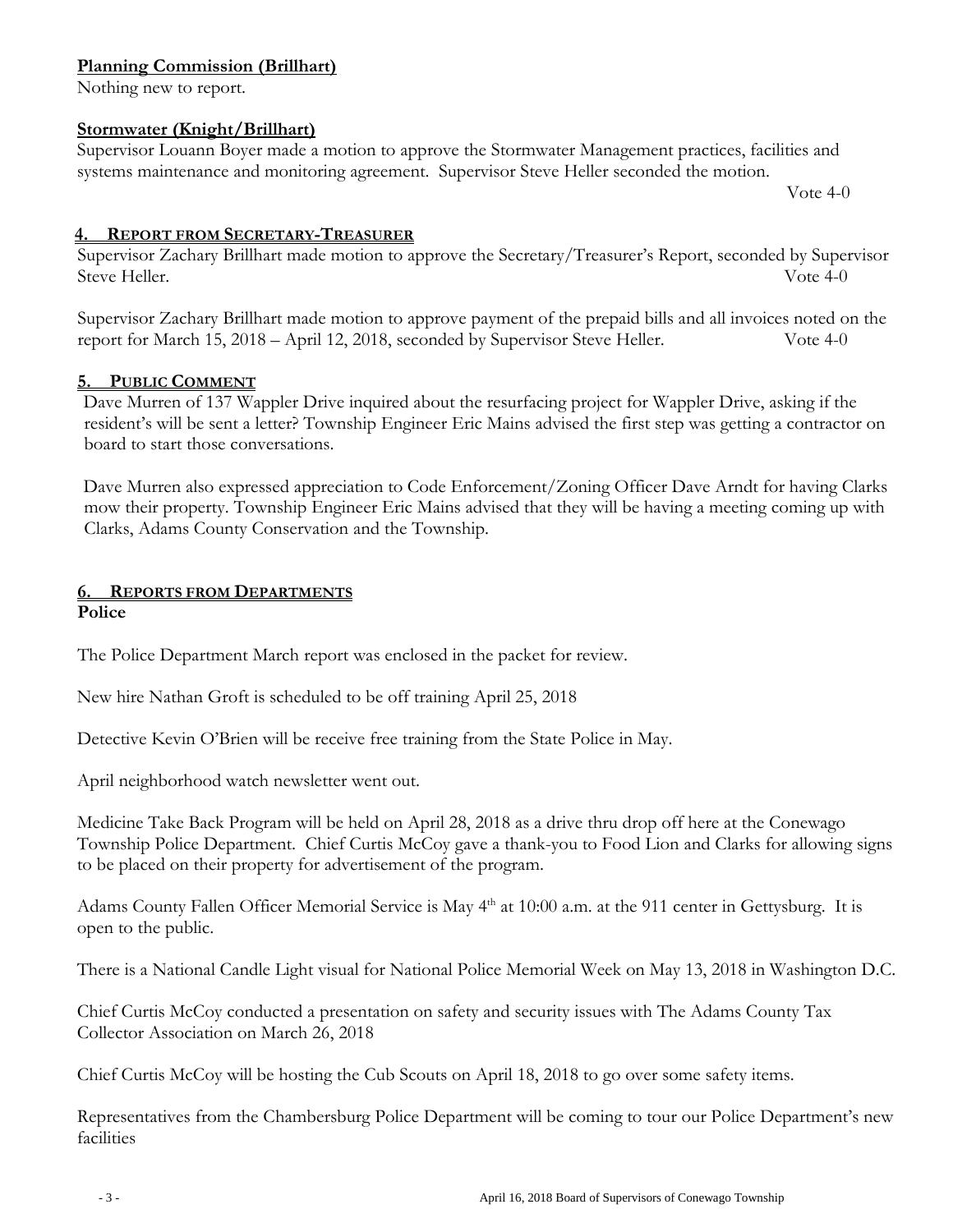Chief Curtis McCoy was asked to be part of the hiring panel with the Gettysburg Police Department.

The officers have completed an online Autism training program.

#### **Township Solicitor Yingst**

Solicitor Jim Yingst informed the Board that a disputed alley use has been resolved among two neighbors. A consent order has been executed on behalf of the Township.

Solicitor Jim Yingst advised that Nathan Stoltzfus has filed for bankruptcy and there are no assets to pursue regarding the old barn that was removed at the recreation park.

#### **Township Manager**

Township Manager Barbara Krebs gave a review of her staff report, including Pat Shaeffer withdrawing his TND Plan.

Supervisor Louann Boyer made a motion to nominate Supervisor Zachary Brillhart as voting delegate for PSATS Conference, seconded by Supervisor Steve Heller. Vote 4-0

 Supervisor Louann Boyer made a motion to approve Resolution 2018-K regarding the Investment of General Fund Revenue and moving it from one institution to another. Seconded by Supervisor Steve Heller.

#### T**ownship Engineer (Eric Mains, Gannett Fleming, Inc.)**

Township Engineer Eric Mains gave a review of his Engineer's Report for March.

#### **7. CODE ENFORCEMENT**

The activity summary from Zoning/Code Enforcement Officer Dave Arndt dated April 11, 2018 was enclosed in the packet for review.

The 5 year Labor and Industry Audit has been completed.

## **8. SUBDIVISION/LAND DEVELOPMENT**

The Subdivision and Land Development Status Report for April 11, 2018 was enclosed for review.

No Planning Commission meeting was held in April.

Supervisor Louann Boyer made motion to approve the Precision Cut extension to the May 21, 2018 meeting, seconded by Supervisor Zachary Brillhart. Vote 4-0

## **9. ZONING**

The Zoning meeting for May 2, 2018 will be cancelled.

## **10. OTHER BUSINESS, Comments, and Announcements**

Nothing new to report.

#### **11. MEETING SCHEDULE**

 Recreation Committee Meeting for April 18, 2018 at 9:00 a.m. is cancelled Admin Committee Meeting for April 18, 2018 at 10:00 a.m. is cancelled Zoning Hearing Board for May 2, 2018 at 6:00 p.m. is cancelled Planning Commission Meeting for May 3, 2018 at 6:00 p.m. Road Committee meeting for May 21, 2018 at 9:30 a.m. Public Safety Committee meeting for May 21, 2018 at 11:00 a.m. Board of Supervisor's Workshop for May 21, 2018 at 5:00 p.m. Board of Supervisor's Meeting for May 21, 2018 at 6:30 p.m.